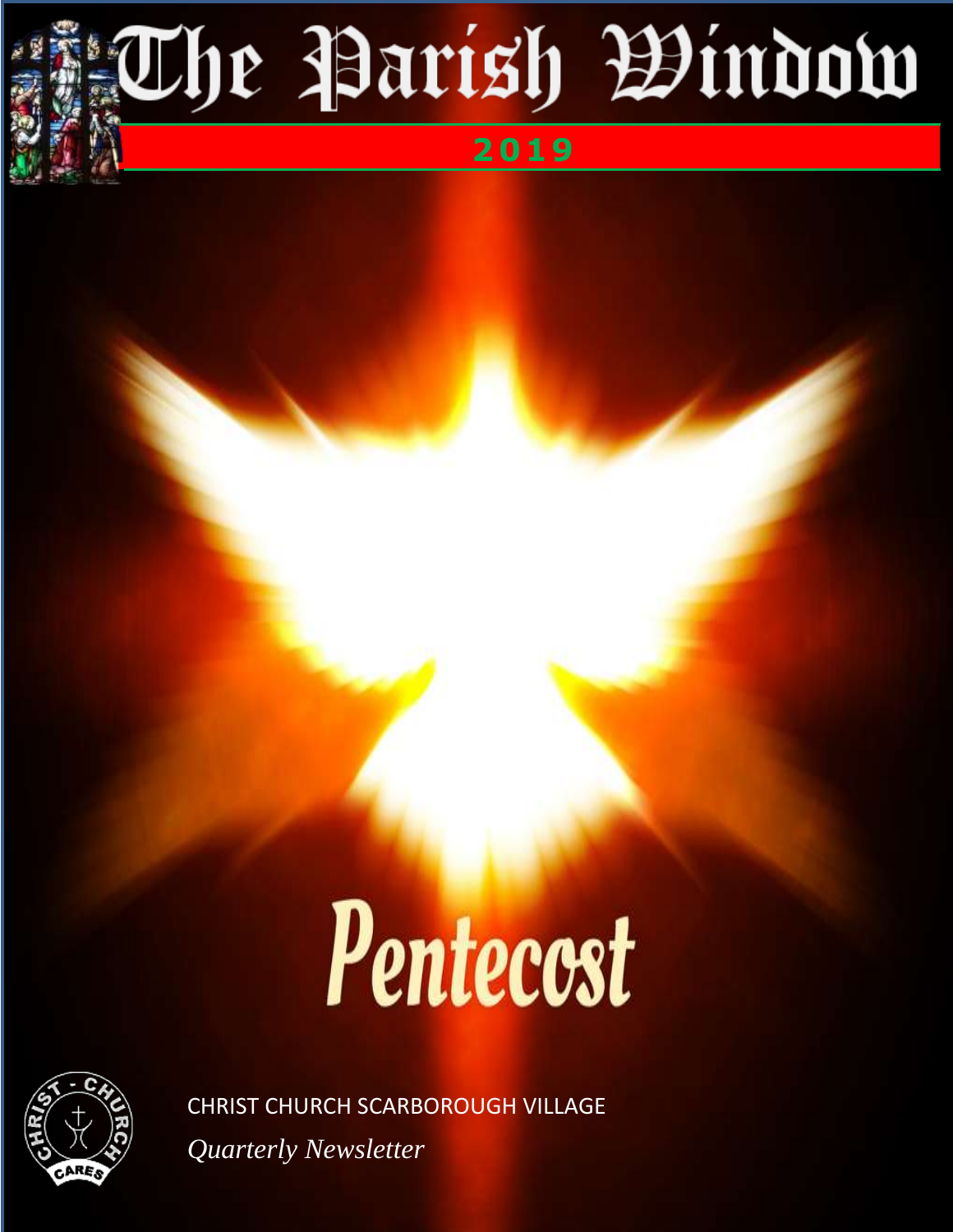

| <b>INSIDE THIS</b> |  |
|--------------------|--|
| <b>ISSUE:</b>      |  |

| Ponderings from |         |
|-----------------|---------|
| Pastor Pam:     | 1       |
|                 |         |
| Voices:         | $2 - 5$ |
|                 |         |
| Happenings      | հ       |
|                 |         |
|                 |         |

"**Smell the sea and feel the sky, Let your soul and spirit fly.**" Van Morrison



What a delight to experience! I watched the wonder of a small child trying his very first piece of chewing gum. His eyes got wide and filled with wonder at the thought of trying this new thing. He looked to his mom as if to say, "can I?" His mom nodded and cautioned, "don't swallow it, just chew", as the flavourful chewy-bit was placed in his mouth. The on looking adults watched and wondered, "Will he find the peppermint taste spicy?" We were all collectively pleased when the boy smiled and continued to chew. It was as if he had discovered a new friend.

 2 happy to have caught a Can you remember experiencing your first piece of chewing gum? I know that I certainly can't. It was so long ago and chewing gum has now become a bit blasé, uneventful. It made me think how easy it is to lose a sense of wonder about the world. I am so

#### **P O N D E R I N G S F R O M P A S T O R P A M**

glimpse of glee from this young boy's experience.

Part of summer is having wonder-filled moments. Perhaps through nature. Or a good book. Or a visit. Or a new insight from God. Or a renewed connection with the Word-made-flesh, Jesus, the wonderful Counsellor. Enjoy!

I wish you a wonder-full summer!

Pastor Pam

"Smell the sea and feel the sky, Let your soul and spirit fly." Van Morrison



### **Pentecost**

When was the last time that we heard the wind of your Spirit roar through this place? When was the last time your fire lit up this room? When was the last time we took you at your word and met together in expectation of your Spirit filling this place, and these lives with your Glory and Power? Lord, you challenge us with Pentecost. Do we believe that this was a once in eternity experience, never to be repeated? That the Holy Spirit was poured out on your followers for a single purpose, and ended His work at that instant? If so, then maybe that is why the Church seems so powerless in this age, helpless when faced with the needs both spiritual and physical, that we see in the world. Lord, as we meet together, and celebrate once again the memory of that first

Pentecost, may it be for us as it was then a moment of empowerment, an awareness of your Glory in this dark world, a life-changing experience.

**©John Birch**

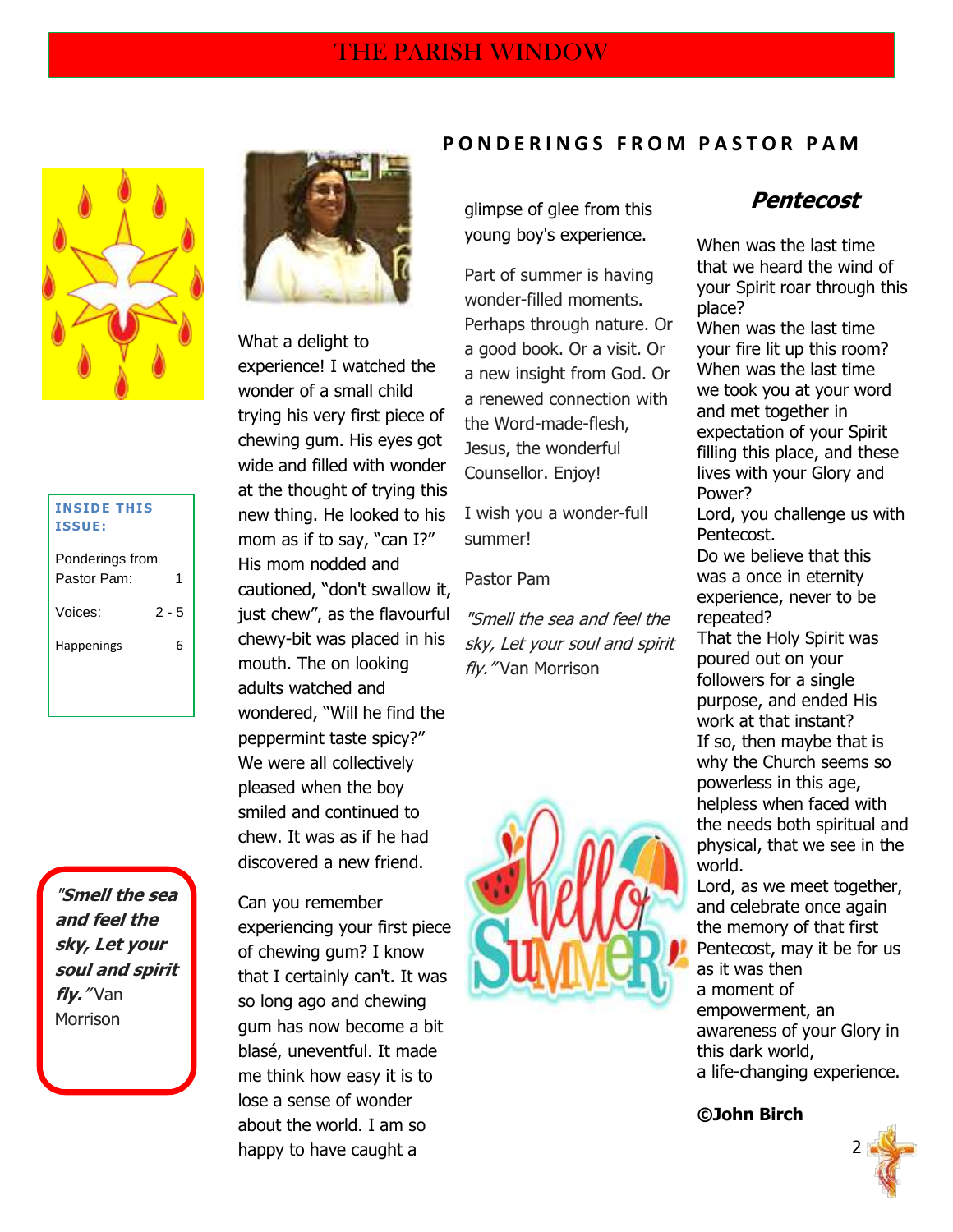## **Pentecost Amidst the Noise**

We live in a noisy world.

Whether the media is throwing sensationalized news our way, or we feel weighed down by societal expectations, or we're drawn into temptations like materialism and jealousy, our minds are filled with "noise". This noise is fuelled by our insecurities, and more often than not, the loudest noise of all can be our inner critic, who doesn't shy away from telling us just how pathetic we feel. With this whirlwind of noise in our minds, it can become increasingly difficult to hear God's voice amidst it all.

There was a time in Elijah's life when he too was surrounded by a whirlwind of noise...literally! In 1 Kings 19, God tells Elijah to stand before him on the mountain. First, Elijah experiences a windstorm, mighty and sweeping, with gusts so strong that rocks fall loose. Yet God is not there. Next comes an earthquake, cracking fissures deep into the earth's surface, yet God is not there. Then comes a fire, blazing hot, yet even then, God is not there. It is only after the fire that God is present, not in a show of might and power, but in the "sound of a gentle whisper" (1 Kings 19:12 NLT).

How beautiful is it that our allpowerful God, who can call upon the winds and the earth and fire, is present in the gentlest of whispers? It makes me wonder how many times God has tried to speak to me but I've drowned out his gentle whisper with my noise, where I've ignored a "gut feeling" or chased after selfish motives instead of letting God guide me.

Any time is a good time to turn down our "noise" a few notches and take the time to listen to God's voice.

#### **Ritika Luther**





#### **A WORD FROM FR. ROY**

There's an old legend about a Sioux Holy man named Black Elk. When he was nine years old, he received a vision in which the Heavenly Spirits lifted him high on the top of a mountain in the clouds, where he could see the whole world.

When they returned him to the earth, he was afraid to tell people what had happened to him. "I knew that nobody would believe me,' he said. Even when he was older and became a revered holy man, he would say, when pressed, 'a great deal more was shown to me that I can never reveal."

Luke"s Gospel tells us that three of the disciples –Peter, James, and John– experienced a similar event on top of a mountain. It"s a story we find hard to understand – magical, mystical, shrouded in mystery, imagery, signs and symbols. Jesus was there, transfigured, Moses and Elijah, twin peaks of Hebrew spiritual experience appeared with Him, the promised Messiah. Seeing Jesus, Moses, and Elijah talking together was too much for the impetuous Peter. He assumed that the day of the Messiah had come and wanted to celebrate, but God spoke out of a cloud telling the disciples to listen to Jesus, who told them to be silent about what they had seen.

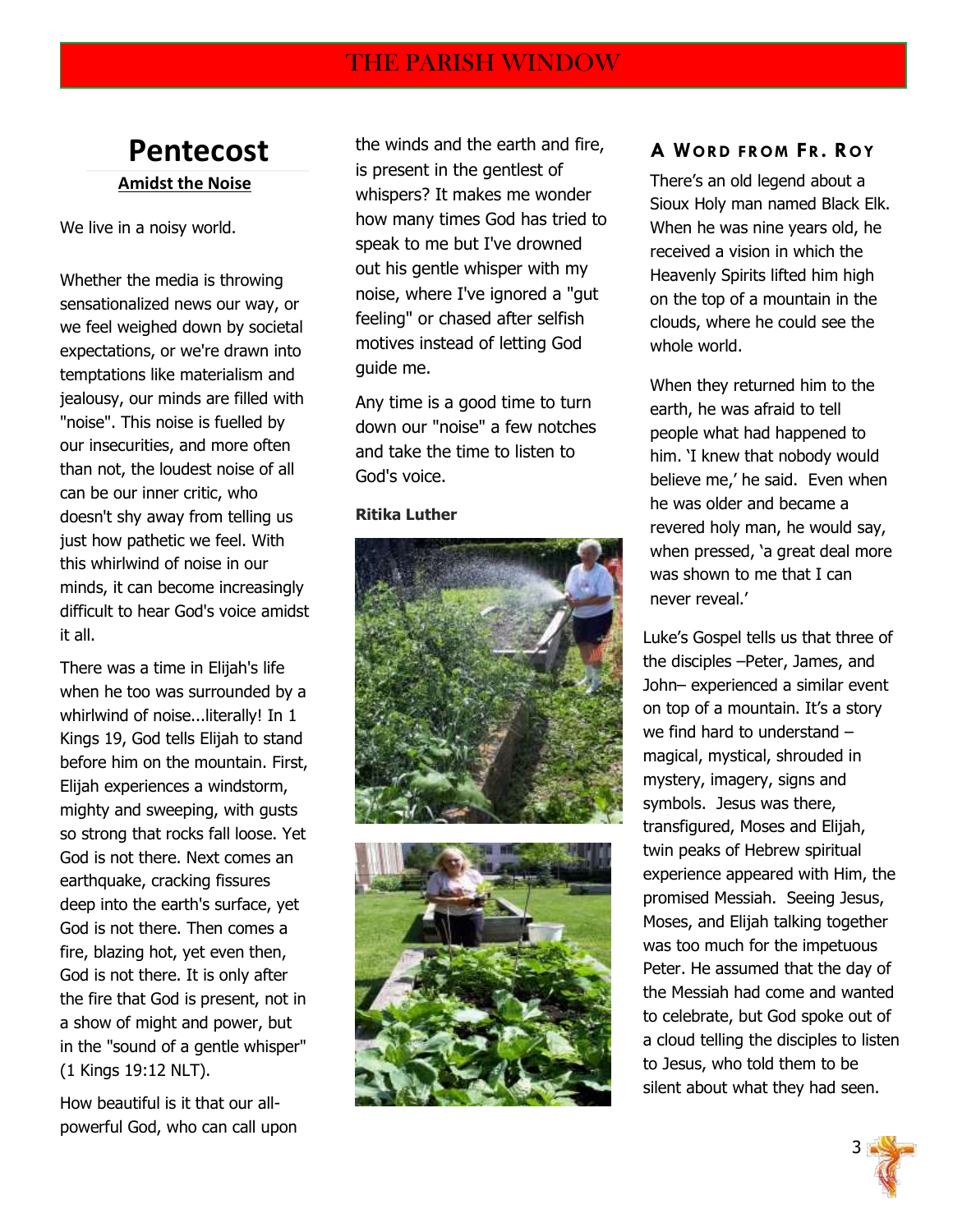Now from the mountain top Jesus and the disciples had to go down to the valley of real life, where there were people to be healed and stories to be told. They had only been given a glimpse of the future that was to be.

If you were given an out-of-theworld vision like Black Elk and Peter, would you talk about it? If you did, would people believe you or say you have a scrambled head? Few of us will likely have such an experience, but as followers of Jesus, we too are given a glimpse of the future kingdom when Jesus is Lord. His future is peace, so we work today for peace in a war-ravaged world. His future is justice, so we work today to stifle oppression and build true freedom. His future is love so we can share today the love he gives and we give each other. We don"t have to be silent about peace, justice, or love. With guidance and power from the Holy Spirit we can do something to increase our glimpse of His Kingdom and show it to our world through our words and our actions. Isn"t that a mountain top experience?



#### **SELF COMPASSION:**

#### FORGIVING AND FORGIVEN

In the Lord "s Prayer we pray: "Forgive us our trespasses, as we forgive those who trespass against us."

Are we saying if we don"t forgive, we are not forgiven? Are we going to be carrying guilt around continually? Are we able to forgive ourselves and others for something said, done, or thought in the past?

Can we perhaps change all that has happened in the past that burdens us now? DON'T THINK SO. We can always say sorry to others that we have hurt or offended in some way, how much more can we do the same for ourselves? How much trust do we put in our Lord who died for us, that He did take our transgressions with Him on that cross? Do we not believe Him when He said I am with you always? How much more are we going to hurt ourselves? We often say to others, 'It's okay', but to ourselves? Not so much? We will just carry that burden.

We are also taught to love our neighbours as ourselves, so if we do not love ourselves how much can we in turn love our neighbours?

example of the contract of the contract of the contract of the contract of the contract of the contract of the contract of the contract of the contract of the contract of the contract of the contract of the contract of the We may not have the where withal to show that this God can help us to find our way, with His guidance, to forgive all that happened to us, through us, or forgive us the same.

We can all feel His loving embrace and it helps us to love ourselves as He has loved us enabling us to pass His love onto others.

May we feel His grace, and be forever filled with it. We need to find His peace, ease, and be content with each other, ourselves and with our God.

1**. Be still, my soul; the Lord is on thy side; Bear patiently the cross of grief or pain; Leave to thy God to order and provide; In every change He faithful will remain. Be still, my soul; thy best, thy heavenly, Friend Through thorny ways leads to a joyful end.**

**2. Be still, my soul; thy God doth undertake**

**To guide the future as He has the past.**

**Thy hope, thy confidence, let nothing shake;**

**All now mysterious shall be bright at last.**

**Be still, my soul; the waves and winds still know**

**His voice who ruled them while He dwelt below.**

#### Jeanette Khan

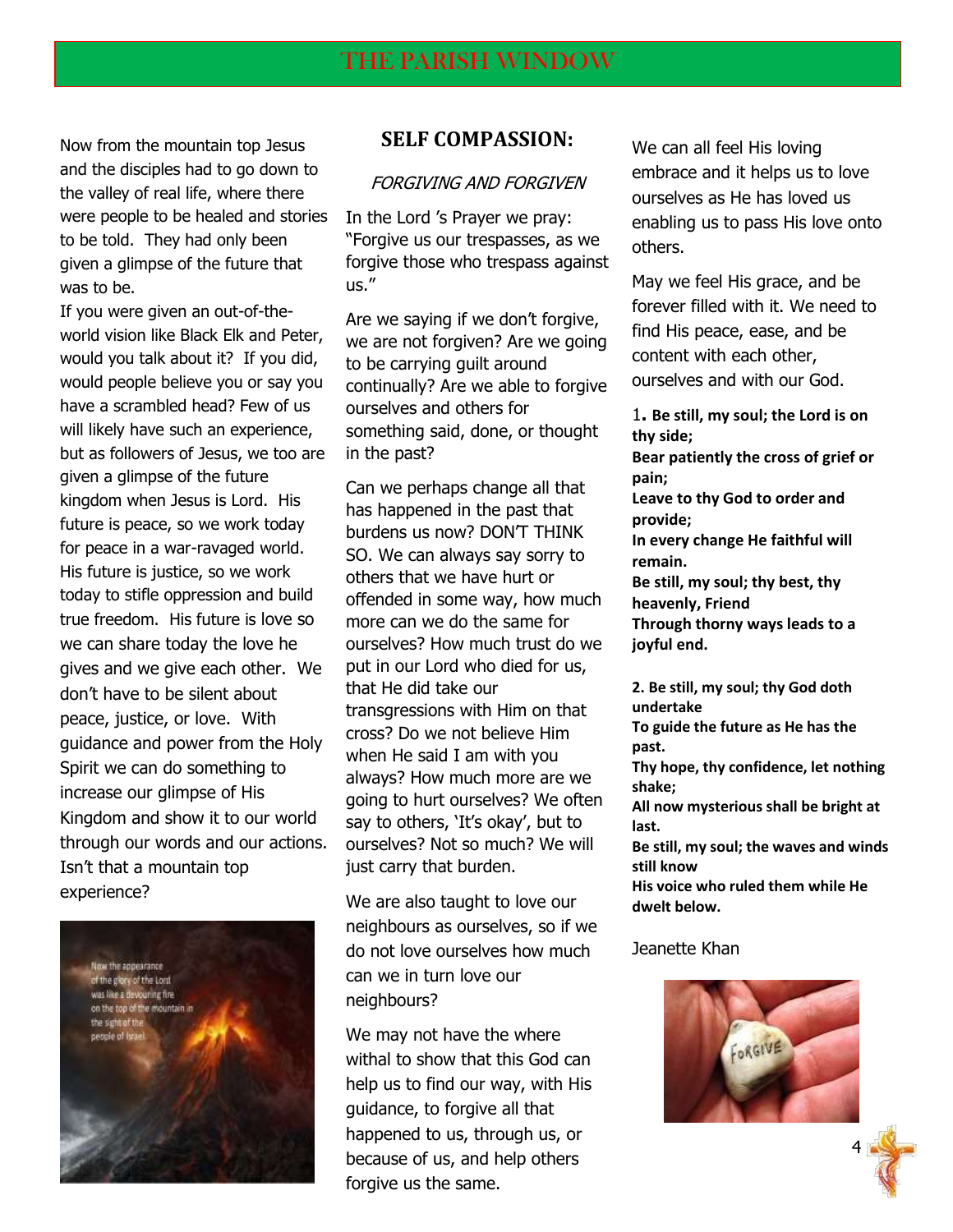#### **TWENTY YEARS A DEACON:** REFLECTIONS ON A JOURNEY

#### Deacon Canon Jacquie Bouthéon

On Trinity Sunday the congregation at Christ Church helped me to mark the twentieth anniversary of my ordination to the Sacred Order of Deacons. In 1999 I was one of three deacons ordained by Bishop Michael Bedford-Jones. The other two were older and one has since died; the other is retired from active ministry.

The idea of diaconal ordination and ministry actually began in about 1994, some ten years after I had joined Christ Church, but that attempt almost immediately faltered on a diocesan moratorium on all ordinations. I continued my work at the Cana Place long-term care facility, run at that time by the Sisters of St. John the Divine, of whose order I was by then a Lay Associate. With their guidance I began to see where my ministry strengths were: among seniors, bolstered by the fact that I had grown up with three of my four grandparents and other elderly family members.

The practical aspects of the journey included education: I already had university degrees from Waterloo, but there were gaps, which I was able to fill through Thorneloe (Laurentian University). I also needed some courses in the areas of my ministry, which I also obtained through Laurentian.

Spiritually I was being stretched as well, learning to take time for prayer, meditation and Bible study, all in a deeper and more intensive way than had been my habit. I learned that you cannot give to others when your own bucket is dry! Obvious, one might say, but it isn"t necessarily that obvious to some of us who have never thought about it. Coming to consider ordination relatively late in life (I was 53 at ordination), it took quite a bit of wrangling with my ingrained habits (or lack of them)! But the continuing support of Christ Church and of the Sisters of St. John the Divine helped me to navigate this new path. I had family support as well, from my husband Adrien, our uncle John (a priest) and others. At the ordination service itself, my godmother"s brother and his wife were also there from Brampton.

I just said it was a "new path", yet when I think back I realize the seed and the roots were planted long before. Growing up in a small village in England in the difficult years immediately after the war, I was taught that it was absolutely normal – and even obligatory – to share what we had with those who had nothing, to help those who needed assistance and generally to be (without naming it as such) quite "diaconal" in our way of living in and with the community. As an example, I have a strong memory

the state of the contract of the contract of the contract of the contract of the contract of the contract of t

of my mother (assisted by we older children) going each evening to clean the local elementary school building, and each morning to open up, all so that the custodian, who was sick, could still get a pay packet (this was way before pay-cheques and automatic deposits!). So maybe it wasn"t really a new path, it just took an unexpected turn!

The Greek word DIAKONIA means to be a servant or to serve. And after all that is what Jesus himself came to do – to serve and not to be served – so how can we as his committed followers do anything less? There are so many people around us who are in need, and as a deacon I try to identify these needs and, in the words of the ordination service, to "interpret to the church the needs, hopes and concerns of the world". As an ordained deacon I can claim the right – and accept the responsibility – to do this within the faith community and beyond it.

I thank you all for your continued support and encouragement, without which it would be infinitely more difficult to live out my baptismal – and ordination – vows.

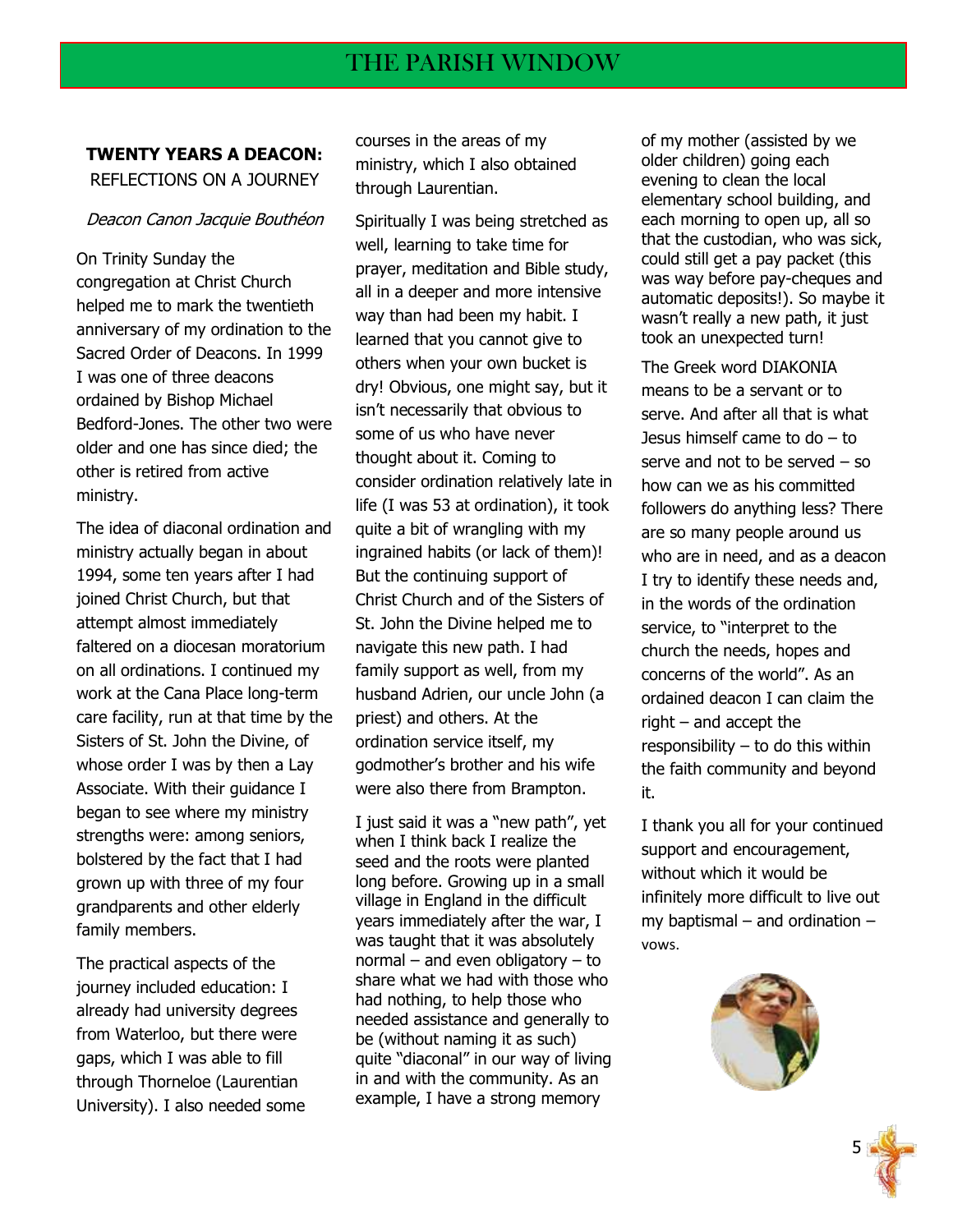## THE PARISH WINDOW

### **BAPTISM**



We welcome the newly baptized:

- **Kari Marie Fallow**
- **Vayda Quinn Fallow**
- **Tenley Cruise Deschamps**
- **Jonathan Deschamps**
- **Ashley Crawford**
- **Jayda Angela Francois**
- **Karma Leonora Young,**

and uphold them, their parents and godparents in prayer.



Remembering those who have died:  **Johanna Cadogan Willem (Bill) Roth The loved ones of Diane and David Dean, & of Ken Pestill (Mother)** 

We give thanks for their lives and witness among us. May they rest in peace and rise in glory.

## Happenings

In our prayers this season of Pentecost/Ordinary time, let us remember:

the Anglican Church of Canada

our Parish Church CCSV

the sick and the shut-ins

all families who are grieving at this time, esp. Ken and Karen Pestill whose granddaughter, Hannah is in the hospital.



If you or any of your loved ones have celebrated a birthday or an anniversary since the last issue of the newsletter we extend…



Our congratulations to and prayers for Primate Elect **The Rt. Rev. Dr. Linda Nicholls** Bishop of Huron.





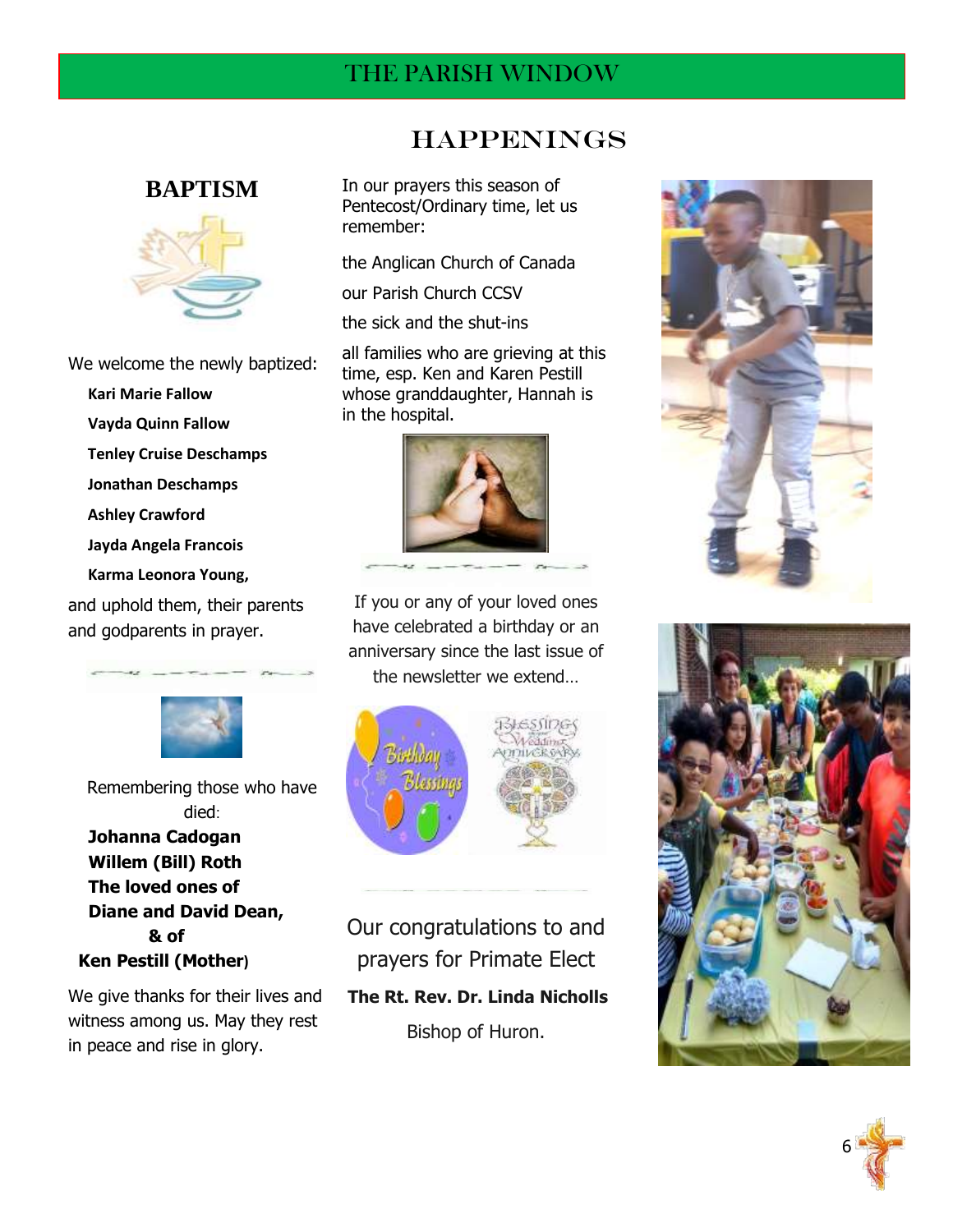## THE PARISH WINDOW

























A reward is waiting for the first correct answer received by the editor!

Congratulations to

the



2019 NBA Champions!